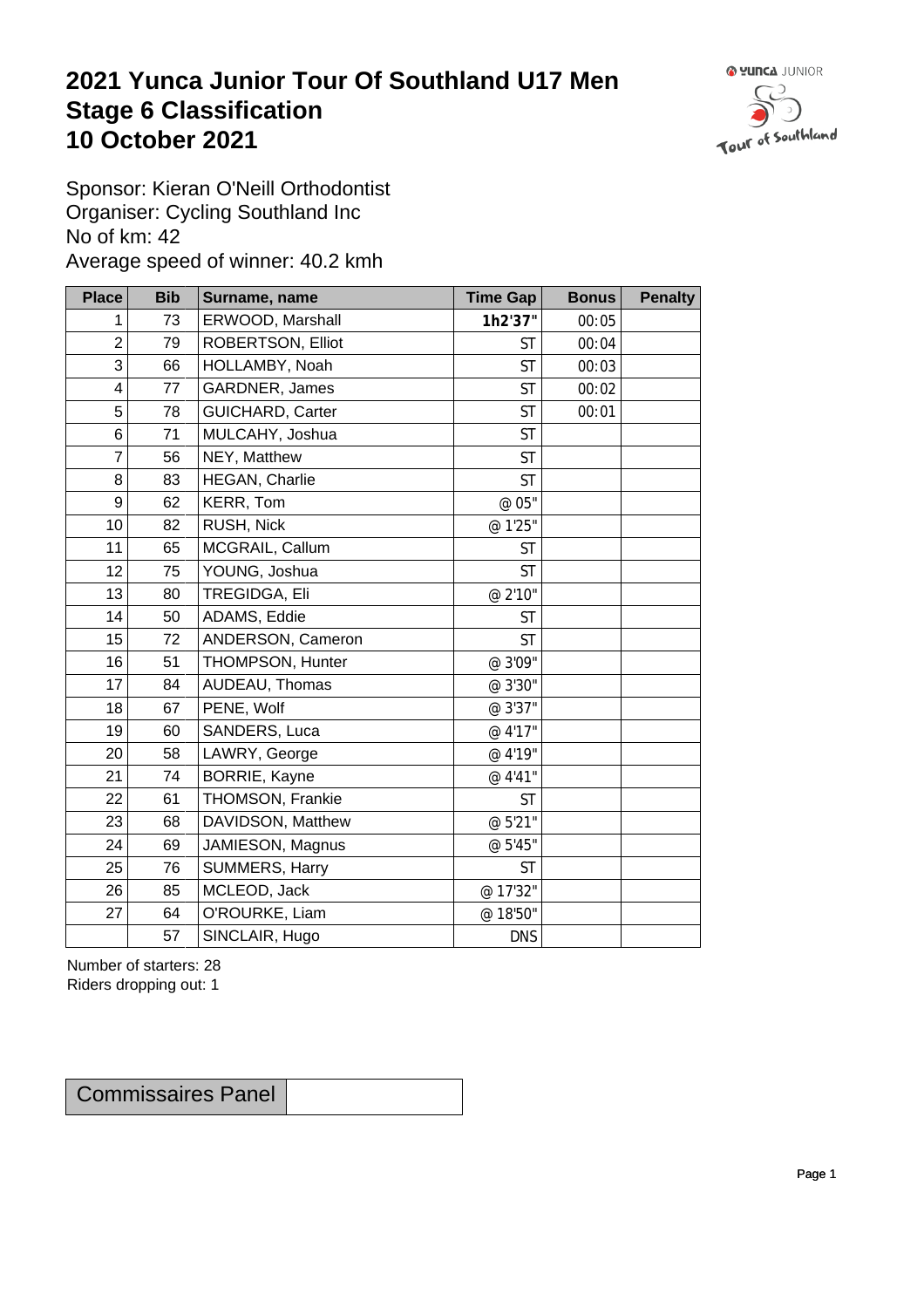## **2021 Yunca Junior Tour Of Southland U17 Men General Classification (Stage 6)**<br>10 October 2021 **10 October 2021**



Organiser: Cycling Southland Inc

| <b>Place</b>            | <b>Bib</b> | Surname, name           | <b>Time Gap</b> |
|-------------------------|------------|-------------------------|-----------------|
| 1                       | 73         | ERWOOD, Marshall        | 4h19'04"        |
| $\overline{2}$          | 77         | GARDNER, James          | @ 05"           |
| 3                       | 79         | ROBERTSON, Elliot       | @ 08"           |
| $\overline{\mathbf{4}}$ | 78         | <b>GUICHARD, Carter</b> | @ 30"           |
| 5                       | 83         | HEGAN, Charlie          | @ 33"           |
| 6                       | 66         | HOLLAMBY, Noah          | @ 1'00"         |
| $\overline{7}$          | 56         | NEY, Matthew            | @ 1'42"         |
| 8                       | 62         | KERR, Tom               | @ 3'38"         |
| 9                       | 71         | MULCAHY, Joshua         | @ 8'43"         |
| 10                      | 82         | RUSH, Nick              | @ 9'01"         |
| 11                      | 80         | TREGIDGA, Eli           | @ 12'43"        |
| 12                      | 50         | ADAMS, Eddie            | @ 14'07"        |
| 13                      | 65         | MCGRAIL, Callum         | @ 14'55"        |
| 14                      | 75         | YOUNG, Joshua           | @ 15'57"        |
| 15                      | 72         | ANDERSON, Cameron       | @ 18'02"        |
| 16                      | 69         | JAMIESON, Magnus        | @ 23'16"        |
| 17                      | 51         | THOMPSON, Hunter        | @ 23'37"        |
| 18                      | 74         | BORRIE, Kayne           | @ 24'05"        |
| 19                      | 58         | LAWRY, George           | @ 25'13"        |
| 20                      | 84         | AUDEAU, Thomas          | @ 27'51"        |
| 21                      | 76         | SUMMERS, Harry          | @ 29'11"        |
| 22                      | 61         | THOMSON, Frankie        | @ 30'02"        |
| 23                      | 60         | SANDERS, Luca           | @ 31'22"        |
| 24                      | 67         | PENE, Wolf              | @ 38'03"        |
| 25                      | 68         | DAVIDSON, Matthew       | @ 51'30"        |
| 26                      | 85         | MCLEOD, Jack            | @ 56'05"        |
| 27                      | 64         | O'ROURKE, Liam          | @ 1h2'50"       |

Commissaires Panel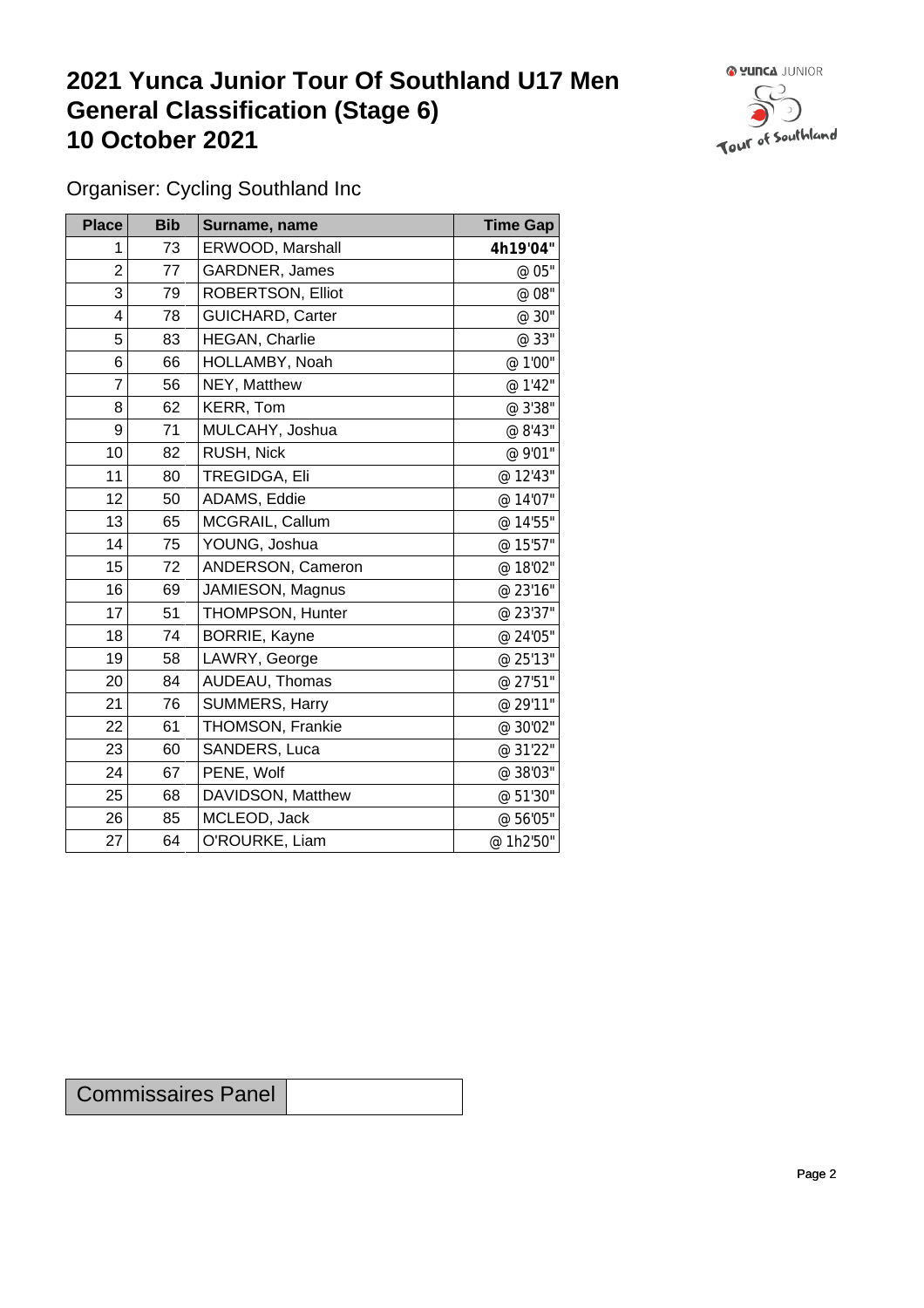## **2021 Yunca Junior Tour Of Southland U17 Men Sprint Classification (Stage 6) 10 October 2021 10 October 2021**



Organiser: Cycling Southland Inc

| <b>Place</b>   | <b>Bib</b> | Surname, name         | <b>Points</b> |
|----------------|------------|-----------------------|---------------|
|                | 82         | RUSH, Nick            | 22            |
| 2              | 73         | ERWOOD, Marshall      | 17            |
| 3              | 56         | NEY, Matthew          |               |
| $\overline{4}$ | 79         | ROBERTSON, Elliot     |               |
| 5              | 77         | GARDNER, James        | 6             |
| 6              | 83         | <b>HEGAN, Charlie</b> | 4             |
|                | 66         | HOLLAMBY, Noah        | 4             |
| 8              | 71         | MULCAHY, Joshua       | 2             |
| 9              | 80         | <b>TREGIDGA, Eli</b>  |               |

Commissaires Panel